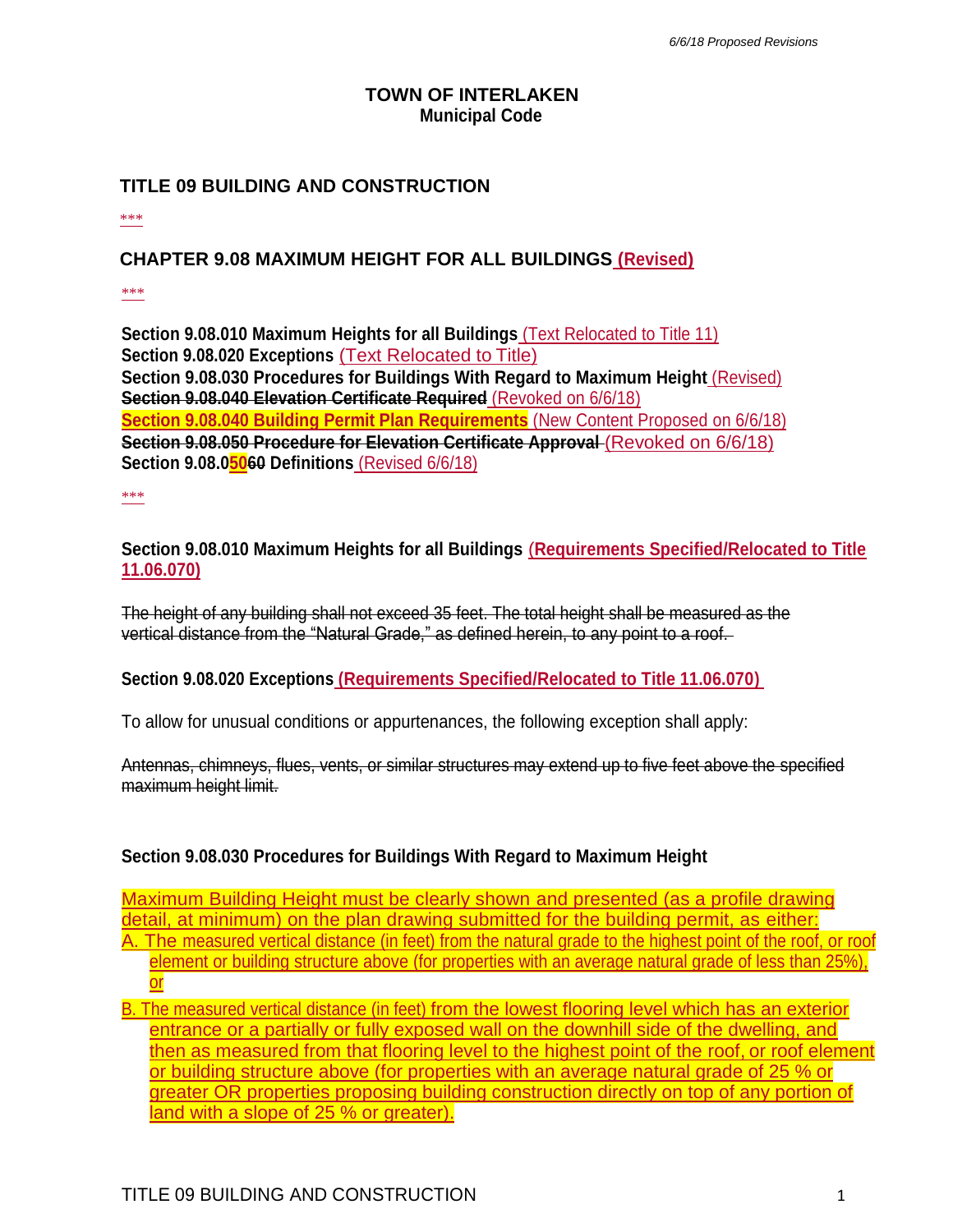A. Whenever buildings exceed 30 feet above the "Natural Grade," an Elevation Certificate shall be required before any Certificate of Occupancy is issued.

B. For any application which the Planning Commission finds is not clear enough to demonstrate compliance with the Maximum Height Provisions of this Chapter, the applicant may be required to submit an Elevation Certificate to help establish compliance with the height limitation requirements. If the applicant feels the request for the certificate is unreasonable, the applicant may appeal the request directly to the Appeal Authority who shall review the request and respond in writing to the applicant. All decisions of the Appeal Authority may be reviewed by the Interlaken Town Council.

# **Section 9.08.040 Elevation Certificate Required**

A. The Elevation Certificate shall be accompanied by a Building Features Height Analysis that shows how no part of the roof shall pierce the Maximum Building Height Elevation if constructed in accordance with the submitted plans.

B. The Elevation Certificate, properly prepared, shall be submitted by a licensed surveyor or civil engineer who prepared the certificate with the following certification:

*I, do hereby certify that I am a licensed land surveyor, or a licensed civil* engineer, in the State of Utah, license #, as prescribed under the laws of the State of Utah. *I further certify that I have reviewed the plans for permit # , as (street address) on (lot number) , (subdivision or PUD) \_*

*and have surveyed the property and prepared a topographic map to show the "Natural Grade" of the property prior to construction and to verify that the structure is situated on the property consistent with the approved plat or Condominium Record of Survey Map.*

*I certify that the elevations of the points of the foundation are as follows: Benchmark (location and elevation): Garage Floor in the middle of the largest garage door plane.*

*Elevation of the foundation at its highest point underneath the first floor of the building that the foundation supports, .*

*The elevation at the top of the top wall as shown on the building plans shall be: . The elevation of the roof does not exceed 35 feet from the "Natural Grade" at any point.*

## **Section 9.08.050 Procedure for Elevation Certificate Approval**

A. The Surveyor or Civil Engineer shall place footing location stakes showing the location of the footings relative to the location of the footings as shown on the "Elevation Certificate"

B. Before any representative of Town of Interlaken shall authorize the placement of foundation walls, the applicant shall have the surveyor or engineer certify that the top of the highest point of the foundation wall to be poured matches that same elevation as shown on the "Elevation Certificate."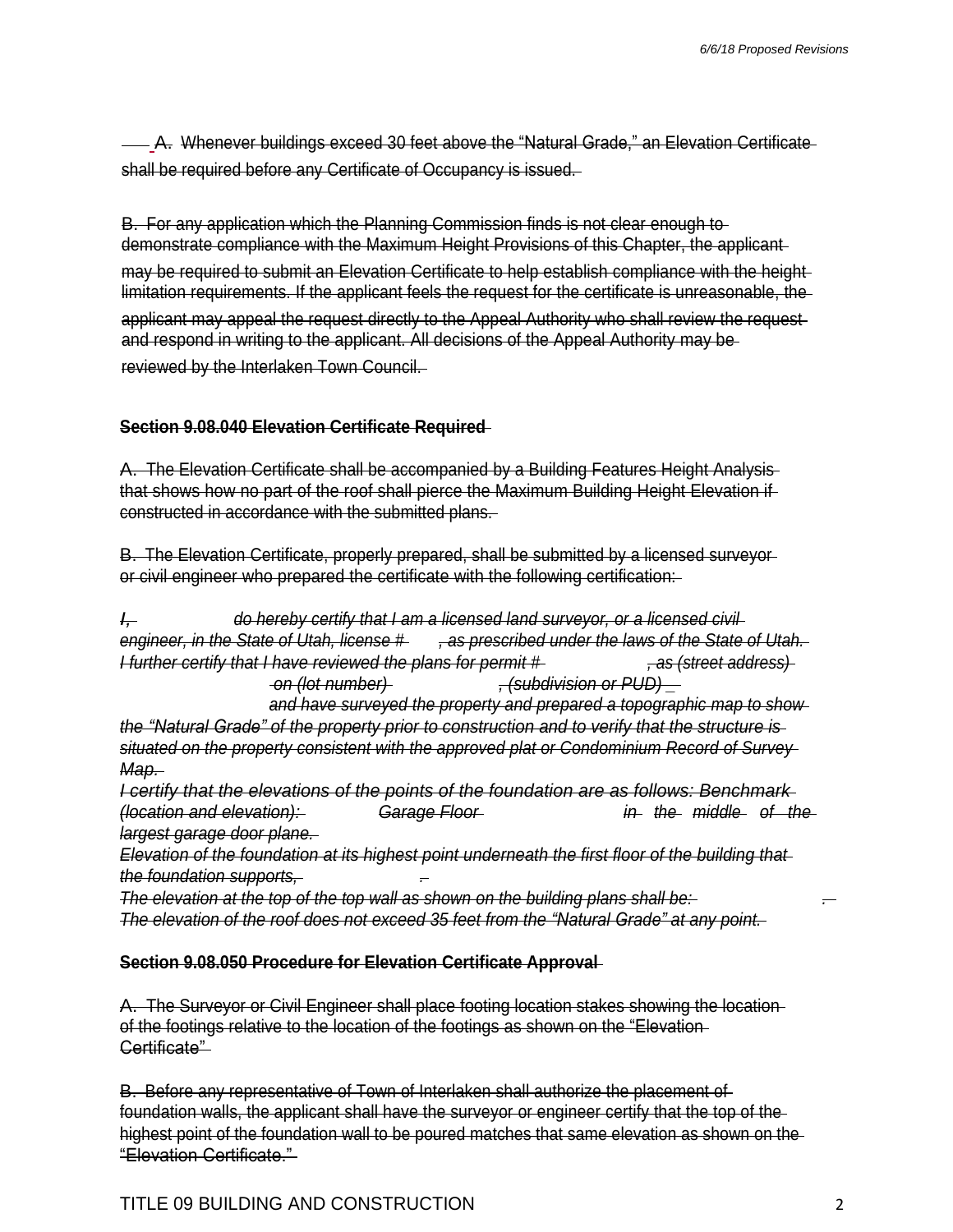C. When the final member of the roof structure for a building that is depicted on the Elevation Certificate is placed (but before any representative of Town of Interlaken shall authorize the placement of finish roofing material), the builder shall provide the elevation of the highest point of the roof and a statement signed by the surveyor, or civil engineer, and builder certifying that the building does comply with the height approved on the Elevation Certificate.

D. If at any point during the construction of a building for which an "Elevation Certificate" is required the builder finds it is necessary to change the elevation of any of the structure depicted in the "Building Features Height Analysis," no such change shall be made by the builder, or approved by the Town, until after a written request for such change has been approved by the Town Planning Commission.

E. A record of compliance with the building height approved by Town of Interlaken through the Building Elevation Certificate process shall be maintained by the Town Planning Commission for a period of not less than ten years.

# **Section 9.08.04060 Definitions**

A. Building Features Height Analysis. The building plans for a proposed structure that show the vertical elevation expressed in feet of the following points on each building relative to the Bench Mark used to develop the topographic map on the Elevation Certificate:

- 1. The top of the foundation walls at all points
- 2. The elevation of each floor of the proposed building
- 3. The elevation of the roof and any and all proposed appurtenances to the roof.

B. Maximum-Building Height-Elevation. Depending on the slope of the property, Building Height is defined as either the vertical distance from A projected surface that follows the surface elevation of the property or building site where a structure is proposed that is 35 feet above the elevation of "Natural Grade" to the building roof, roof element or building structure abovewhere the structure is to be built or the vertical distance from the lowest floor plane which has an exterior entrance or a partially or fully exposed wall on the downhill side of the dwelling to the highest point of the roof or roof element or building structure above. See Title 11, Section 11.06.070 specific maximum building height requirements and Section 9.08.030 on how to calculate (measure) maximum building height.

C. Elevation Certificate. A document prepared by a duly licensed land surveyor or civil engineer that certifies the elevation "Natural Grade" expressed in feet, and of the building

features and the lot, building pad or condominium unit location for the purpose of establishing compliance with the Town height limitations which has been accepted by the

#### Interlaken Town Planning Commission.

C. D.Grade. The ground surface elevation of a site or parcel of land.

1. Grade, Existing. The Grade of a Property prior to any proposed construction activity, including the effects of any previous man-made site disturbance.